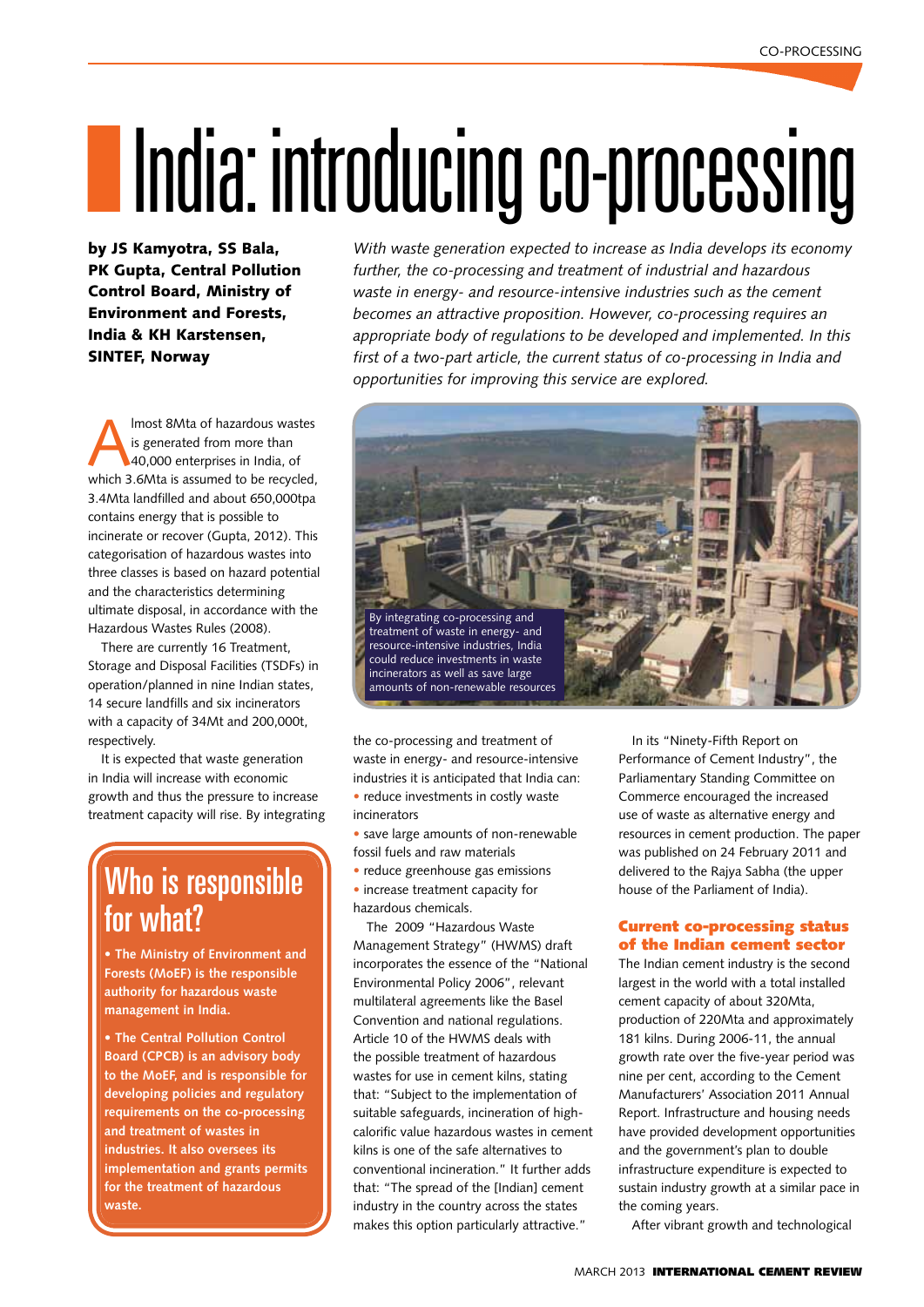advances over the past decade, the Indian cement sector has become more efficient and is ranked after Japan in terms of energy efficiency. A substantial level of reorganisation has taken place in recent times with several instances of consolidation which have also contributed to the implementation of cutting-edge technologies.

However, Indian coal with its high ash content increases fuel consumption and coal imports. Variations in the quality of coal, together with inadequate supplies and transport bottlenecks, affect cost efficiency in terms of energy consumption.

Last year, the Indian cement industry consumed more than 356Mt of virgin raw materials, over 25Mt of coal and 18bnkWh electricity. Waste recovery and coal replacement in the cement industry has only been practiced for a relatively short time in the country. As such, the thermal substitution rate (TSR) is still below one per cent.

Local cement majors such as ACC, Ambuja, Lafarge, Shree Cement and UltraTech are involved in co-processing activities with hazardous waste. India's top two cement producers, ACC and UltraTech, reached a TSR of 0.59 per cent and 0.47 per cent, respectively as of February 2011 (Karunakaran and Ghosh, 2011).

However, many cement companies have no experience with co-processing of alternative fuels and very few have targeted Municipal Solid Waste (MSW) and the possible production of Refuse-Derived Fuel (RDF). Nevertheless, the substitution of raw materials and clinker

with industrial inorganic waste materials like fly ash from coal-fired thermal power plants and blast furnace slag (BFS) from the production of pig iron is widely practiced. Indian cement standards allow up to 35 per cent clinker substitution by fly ash or 70 per cent by BFS.



To conserve fossil fuels, this cement works in Rajasthan is employing waste heat recovery technology

### Co-processing opportunities

About 25 cement plants have started co-processing in India and the following main categories of hazardous wastes have been tested and permitted by the CPCB:

• paint sludge from the automobile sector

• petroleum refining sludge

• tar from the production of toluene diisocyanate (TDI-tar)

• effluent treatment plant sludge (ETP).

Plastic wastes and tyre chips, which are classed as non-hazardous wastes, have also been permitted but the TSR is still less than one per cent.

A large untapped potential for fuel substitution seems to be MSW and the possible production of RDF. Due to a lack of reliable inventories, MSW generation can only be estimated and it seems fair to assume a daily per capita average of 0.25kg. With a population of 1.21bn people in 2011, this would translate to approximately 110Mta. MSW management is the responsibility of the Municipal authorities.

Co-processing of heterogeneous wastes requires relatively large investments in competence, equipment and infrastructure. However, if planned early, pre-treatment and co-processing equipment can be phased in during the construction of new plants and therefore, become more affordable. Emissions trading systems can provide additional economic incentives to expand the use of secondary fuels or biomass as substitutes for fossil fuels. The impact of switching from a fossil fuel to a secondary fuel on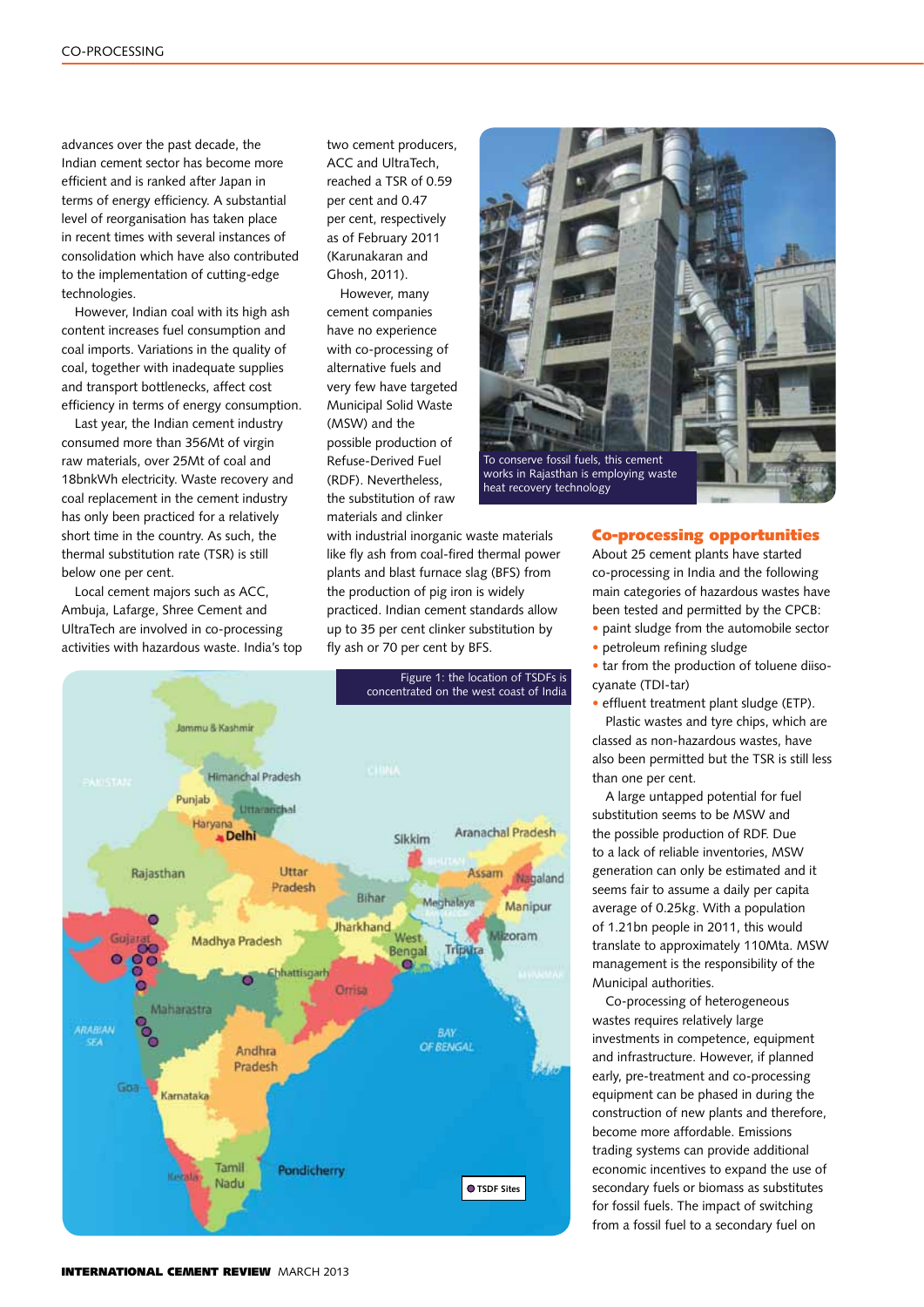

energy efficiency of the process itself can be negative but is often compensated by energy savings in other parts of the economy.

After the EU27, India is currently the fourth-largest emitter of  $CO<sub>2</sub>$  with six per cent of the world's emissions, or approximately 2bnt (Olivier et al, 2012). The cement, steel and power industries are collectively consuming more than 500Mta of coal. Assuming an average heat content of 26MJ/kg or 6211kcal/kg (due to high ash content) and an emission factor of 2.42t  $CO<sub>2</sub>/t$  of coal, this would imply an emission of more than 1.2bnt of  $CO<sub>2</sub>$  from fossil fuel consumption in these

three sectors alone.  $CO<sub>2</sub>$  emissions from the use of electricity and calcination of limestone are not included (Karstensen, 2011).

Widespread co-processing and high substitution rates ideally require:

• the availability of sufficient waste materials with adequate quality within a reasonable distance of the plant

• a robust regulatory framework and flexible permitting conditions enabling changes in the waste types without costly requalification procedures

• a level playing field with other waste treatment companies

• technical and environmental know-how

• a 'polluter-pays' principle-stimulating waste treatment

• a (future) price on carbon.

Cement kilns can destroy organic hazardous wastes in a safe manner when properly operated and will be beneficial